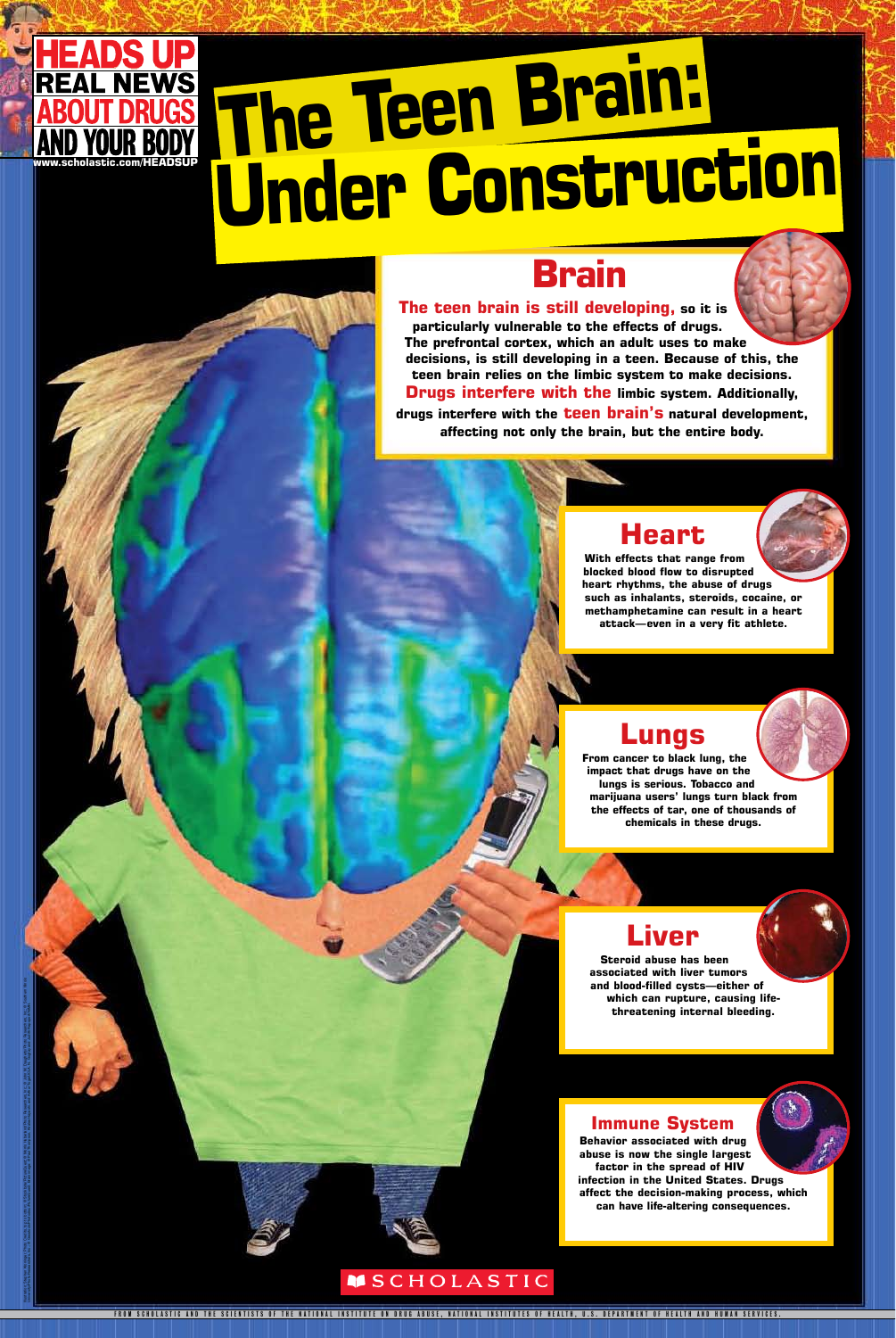**GRADES 6–10**

**FREE TEACHING GUIDE & POSTER**



**www.scholastic.com/HEADSUP**

# **Addiction Addiction Disease Disease Why the Teen Brain Is Vulnerable** ABOUT DRUGS� **is a**

# **Dear Teacher:**

The National Institute on Drug Abuse and Scholastic Inc. are deeply committed to bringing students the real, science-based facts about drugs so they can make smart decisions regarding their health. Toward that end, we are launching the third edition of *Heads Up: Real News About Drugs and Your Body*. AND YOUR BODY

Over the course of the next four months, we will bring you a series of articles about addiction that will help students understand the effects of addiction on teen brains and bodies.

Thank you for helping your students get the scientific facts about drugs and their bodies.

**Sincerely,**

**Nora D. Volkow, M.D. Director of NIDA**



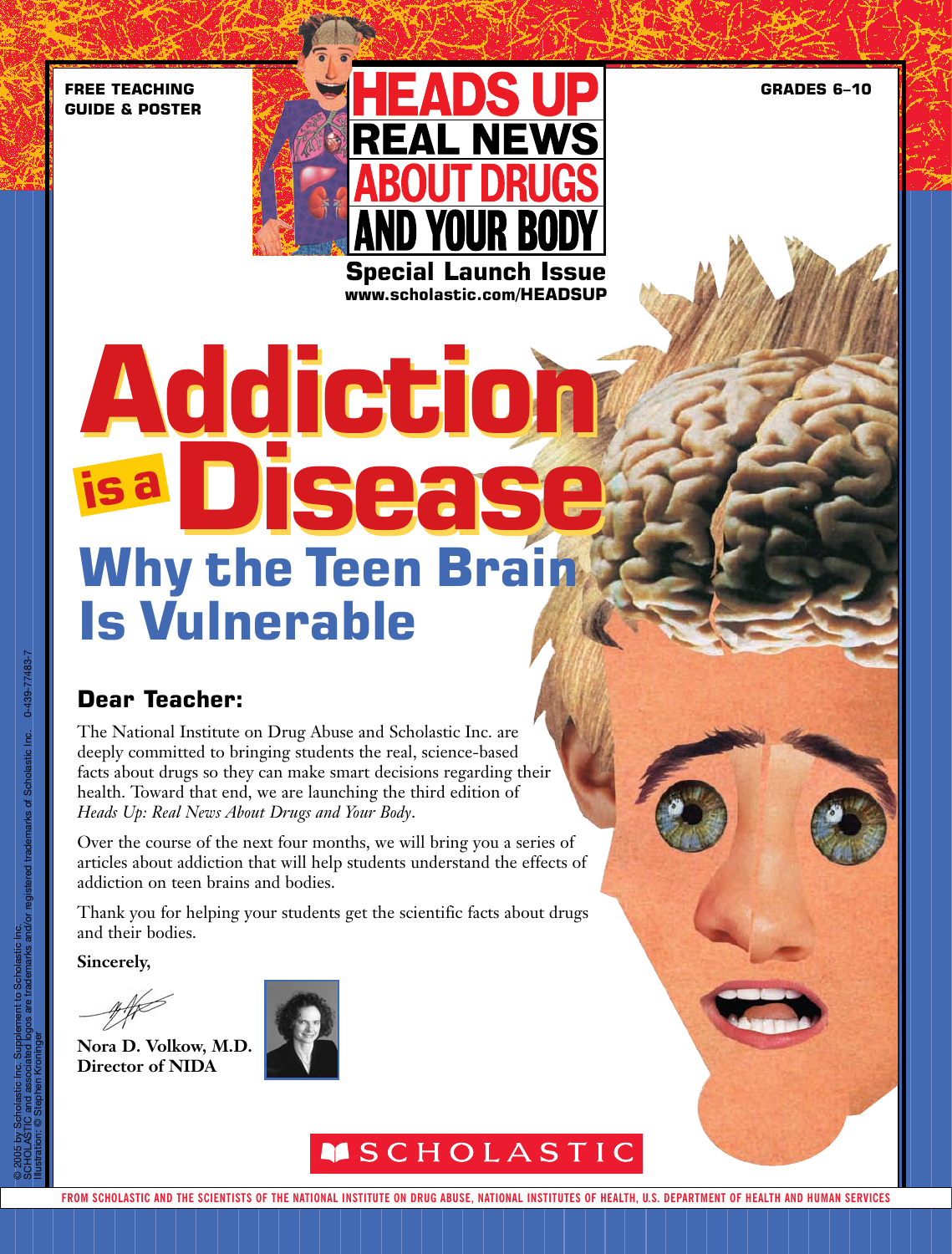# **Lesson Plans for Student Activities**

**Preparation:** Before displaying the poster, make two photocopies for each student of Student Activity Reproducible 1 (see "Your Students' Assessment Results" below for more information). Then make one photocopy for each student of the four-page article in this Teaching Guide ("Drug Addiction Is a Disease") and of Student Activity Reproducible 2.

#### **1: Heads Up: How Much Do You Know About Drug Addiction?**

**OBJECTIVE** To test students' selfknowledge about drug addiction before and after reading the article

#### **NATIONAL SCIENCE EDUCATION STANDARDS**

Life Science; Science in Personal and Social Perspective

#### **WHAT YOU WILL DO**

- Before the lesson begins, ask students, "What do you know about drug addiction?" and "What do you think happens to a person's brain when they are addicted to drugs?" Give students time for discussion.
- Tell students you are going to find out what they really know about

drug addiction. Distribute copies of Student Activity Reproducible 1. Tell students to write their name on the paper, date it, label the paper #1, and answer the questions. Collect the papers when they are done.

- Have students silently read the article, "Drug Addiction Is a Disease." When they have finished, begin a discussion by asking the following: How would you define addiction? Why is addiction a disease? What do drugs do to the teen brain?
- After the discussion, tell students you are going to find out if they

know more about drug addiction and their bodies than they did before. Distribute a second copy of Student Activity Reproducible 1. Tell students to write their name on the paper, date it, label the paper #2, and answer the questions. After students are done, collect the papers, score their answers, and record your data in the Assessment Guide below.

• Wrap up the lesson by asking students: "Why are drugs dangerous?" and "What can you do to prevent drug abuse?"

**ANSWERS TO REPRODUCIBLE:** 

1. d; 2. d; 3. d; 4. a; 5. b; 6. c; 7. a; 8. a; 9. c; 10. b.

#### **Lesson 2: Heads Up: Drug Abuse Affects Decision Making**

**OBJECTIVE** Students use scientific data to draw their own conclusions about the effects of drug use on the brain

#### **NATIONAL SCIENCE EDUCATION STANDARDS**

Science as Inquiry; Science in Personal and Social Perspective

#### **WHAT YOU WILL DO**

- Tell students that scientists have long known that drugs damage the brain's limbic system. Now, scientists are discovering that drug
- abuse also harms other parts of the

brain. Ask students what parts of the brain they know about and what might happen if these parts were damaged.

- Have students define the word *hypothesis*. If necessary, explain that a hypothesis is a scientific word for an assumption. Scientists come up with a hypothesis, then do experiments to prove the hypothesis true or false.
- Tell students they are going to look at a real scientific study. The study tests the hypothesis that drug abusers make poor decisions because the drugs have damaged

their prefrontal cortex.

- Distribute Student Activity Reproducible 2. Have students complete it.
- Wrap up the lesson by asking students: "Why do you think it is important to do research studies?" and "What kind of study about drugs and the body would you do?" **ANSWERS TO REPRODUCIBLE:**

1. Group A (drug abusers) and Group B (brain damaged) were most alike. The most different were Group B (brain damaged) and Group C (healthy). 2. People who abused drugs made decisions similar to those of people with brain damage. 3. Yes.

**Your Students' Assessment Results:** Student Activity Reproducible 1 is a quiz that can be used as a preand post-assessment of student knowledge. Record the results of your students' quizzes below so that you can see what they have learned about the science and facts of drugs and addiction. Share your results and you could be eligible to win your choice of a \$150 Scholastic gift certificate or a classroom magazine subscription. Send this chart (a photocopy is fine), and your name, telephone number, mailing address, and name of school to: Heads Up #1-CH, c/o Scholastic Inc., Space CN-562, 557 Broadway, 5th Floor, New York, NY 10012.

| <b>Activity Reproducible 1</b>                                                                                                                                     | QUESTION |  | з | 4 | 5 | QUESTION QUESTION QUESTION QUESTION QUESTION<br>6 |  |  | QUESTION | QUESTION<br>10 |
|--------------------------------------------------------------------------------------------------------------------------------------------------------------------|----------|--|---|---|---|---------------------------------------------------|--|--|----------|----------------|
| Pre-Lesson Quiz:                                                                                                                                                   |          |  |   |   |   |                                                   |  |  |          |                |
| Percentage of students                                                                                                                                             |          |  |   |   |   |                                                   |  |  |          |                |
| with correct answer                                                                                                                                                |          |  |   |   |   |                                                   |  |  |          |                |
| Post-Lesson Ouiz:                                                                                                                                                  |          |  |   |   |   |                                                   |  |  |          |                |
| Percentage of students                                                                                                                                             |          |  |   |   |   |                                                   |  |  |          |                |
| with correct answer                                                                                                                                                |          |  |   |   |   |                                                   |  |  |          |                |
| Percentage change                                                                                                                                                  |          |  |   |   |   |                                                   |  |  |          |                |
| NO PURCHASE NECESSARY. Void where prohibited. Chart must be postmarked by March 30, 2005, in order to be eligible to participate in a random drawing for the \$150 |          |  |   |   |   |                                                   |  |  |          |                |

NO PURCHASE NECESSARY. Void where prohibited. Chart must be postmarked by March 30, 2005, in order to be eligible to participate in a random drawing for the \$150<br>Scholastic gift certificate or classroom magazine subscript Scholastic gift certificate or classroom magazin<br>557 Broadway, 5th Floor, New York, NY 10012.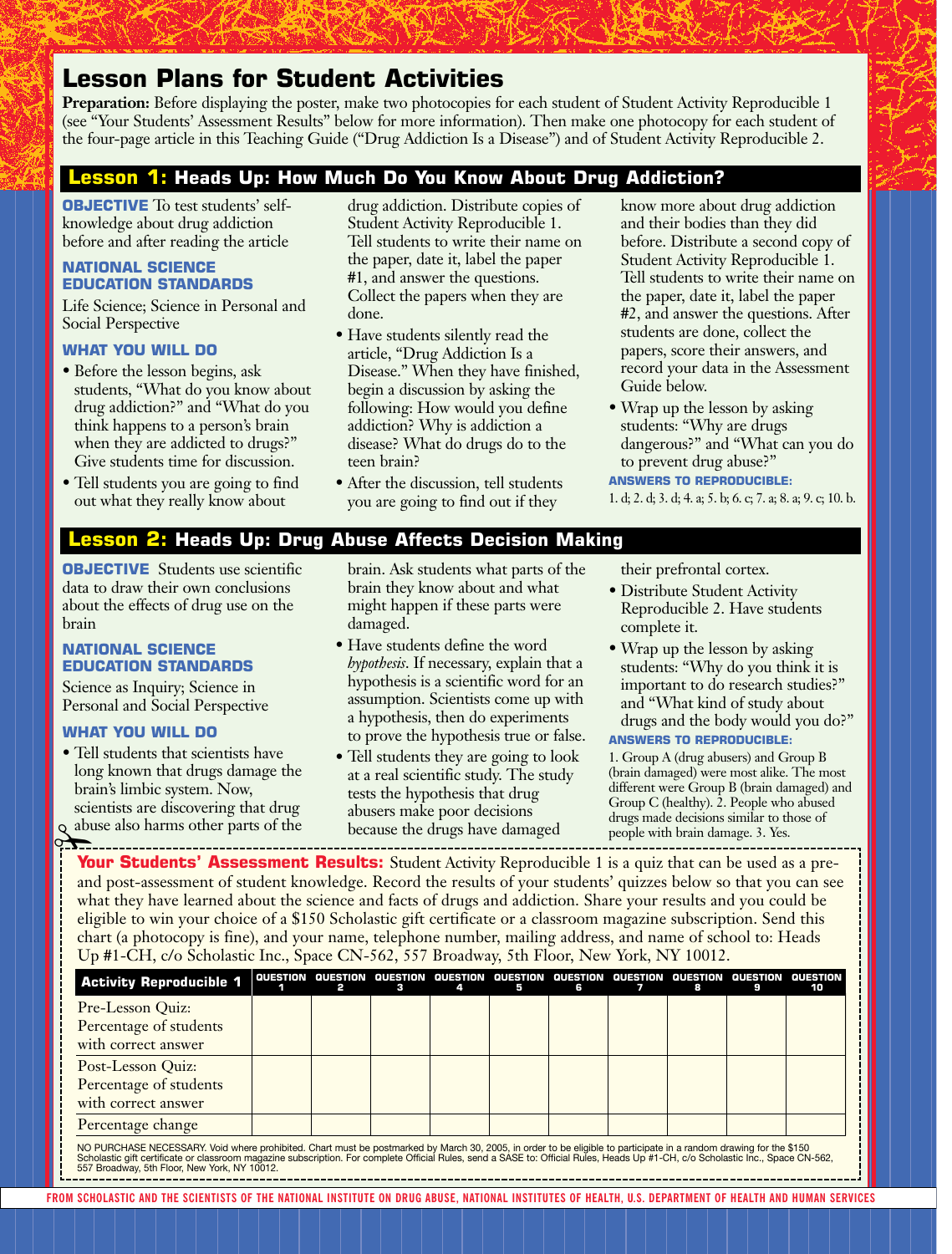

AND YOUR BODY

**Real Property** HEADS UP HEADS UP

**ABOUT DRUGS** 

**WWW.SCHOLASTIC.COM/HEADSUP**

# **Why the Teen Brain Is Vulnerable Addiction Addiction** *Isa Disease* **Drug**

- When Ryan Curry was 17, he woke each morning to find himself shaking, his sheets soaked in cold sweat. His body craved OxyContin, a prescription painkiller.
- � When she was 16, Judy (who does not want her last name to be used) beat up her mother and spent her days breaking into houses and stealing. She was taking a powerful narcotic: heroin.
- � Daniel Oerum was pale and skinny as a 17-yearold. "My teeth were rotting out," he says. Daniel was using MDMA, also known as Ecstasy.

**These teens were featured in last year's edition of**  *Heads Up: Real News About Drugs and Your Body.* **What do all these teens have in common?**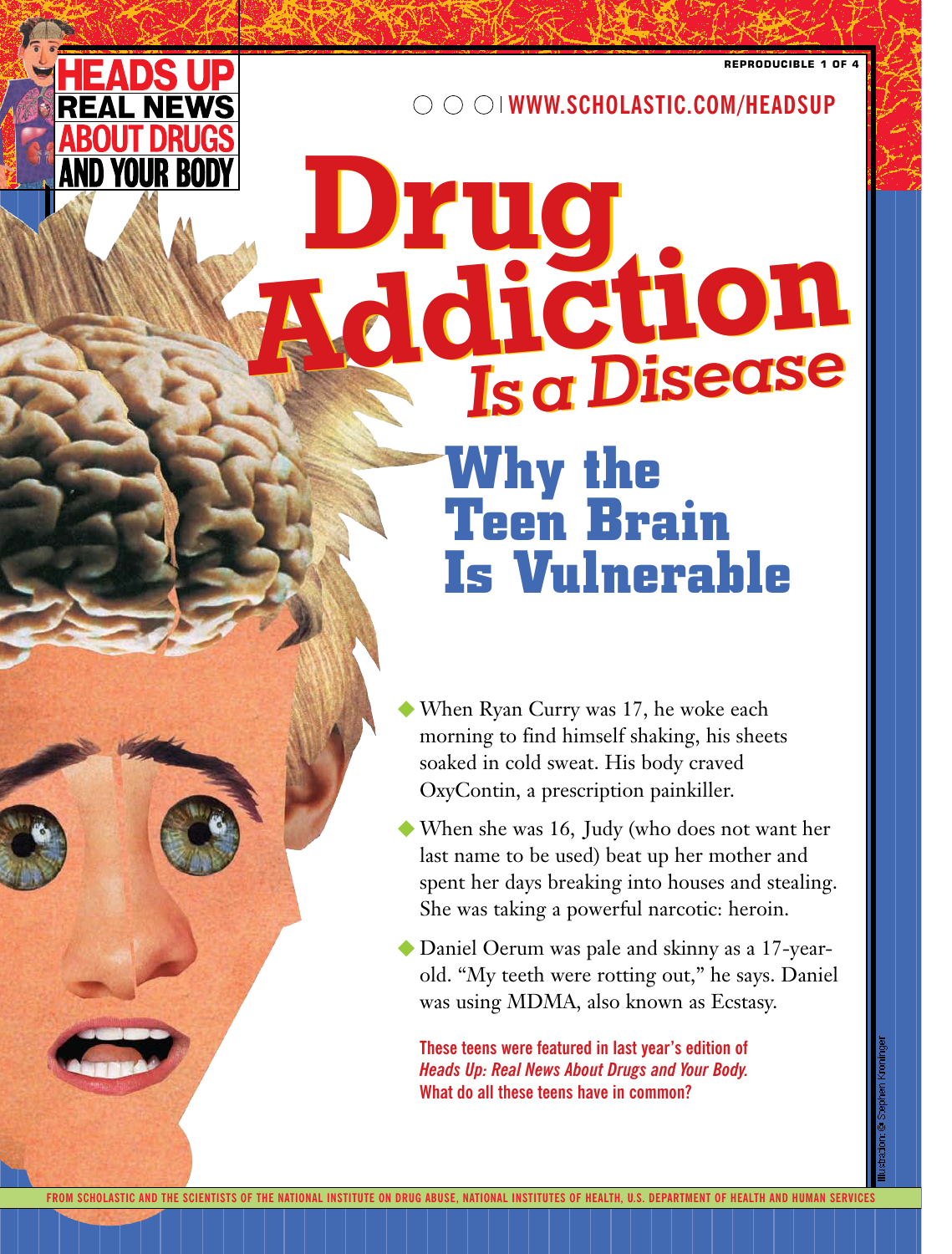# EADSL REAL NEWS **BOUT DRI AND YOUR BO**

hese teens were all suffering **From** *drug addiction*, a chronic relapsing disease that is characterized by compulsive drugseeking and abuse and long-lasting seeking and abuse and long-lasting<br>chemical changes in the brain. No one knows how many times a person can use a drug before his or her brain is changed and the user is ner brain is enanged and the user is<br>on the path to addiction. Everyone is different, but genetic makeup probably plays a role. Once a user becomes addicted to the drug, he or she craves it, even more than a person craves food or friendship. Without a dose of the drug, the natural chemical levels in a drug abuser's brain are low. The abuser then feels flat, lifeless, and depressed.

There have been many different approaches to the problem of drug abuse and many different beliefs about the causes of addiction. The scientists at the National Institute on Drug Abuse (NIDA) have been studying this for 30 years. Today, as a result of research studies, clinical trials, and new tools like neuroimaging, scientists know that drug addiction is a disease. With continuing advances in technology, such as fMRI and PET scans, and current research under way, scientists are learning that adolescent brains are more susceptible than adults' to the effects of drugs.

# **HEADS UP: TEENAGERS ARE MORE AT RISK**

You know that as a teen you are at a different stage of development than at any other age, and that physiologically you are not yet an adult. Your brain is one reason why. During adolescence, the brain is still developing. Drugs interfere with that natural development. "Research indicates that exposure to drugs of abuse in adolescence may be a period of significantly increased vulnerability to drugs' effects because of all the changes occurring in the brain," says Nora D. Volkow, M.D., director of NIDA.

Your body and brain have been developing and maturing since you were born. Small children learn to balance and walk easily because the part of their brain called the *cerebellum* matures. You learned to talk, read, and write as your *parietal lobes* developed.

As teens, changes are still happening in your brain. Most important, the *prefrontal cortex* is rapidly changing; it will not be mature until your late teens or early 20s. When scientists look at scans of an adolescent brain, it looks much like an adult's, except for this section. The prefrontal cortex is the part of the brain that, when fully developed, you will use to make decisions that require judgment and consideration of long-term consequences. Because the prefrontal cortex is still maturing in teens, a brain system that matures earlier—the limbic system influences their decisions more than it would influence an adult's decisions.

The limbic system is a group of linked brain structures that

# **Cutting Edge See the Brain in Ac**

How is it possible to watch the brain at work? With new brain scan technology, researchers can view a person's brain as he or she answers questions or plays games. One example of brain scan technology is functional magnetic resonance imaging, or fMRI. This type of scan shows where the brain is using oxygen. Brain cells need oxygen for energy; when cells are using oxygen, they're working. To create an image using fMRI, a force is set up between two powerful magnets; blood with oxygen changes the magnetic field differently than blood without oxygen. The contrast reveals the areas of the brain that are working. fMRI is very useful for studying how drugs change the structure of the brain. **•MRI scan of brain •PET scan of brain**



Another window into the working brain is positron emission tomography, or PET scan. PET scans measure brain activity. To create a PET scan, scientists inject a slightly radioactive compound, a radiotracer, into the bloodstream. Through use of a computer, this radiotracer enables scientists to see where in the brain glucose (sugar) is being used. This indicates active areas of the brain. More glucose is used by more active areas of the brain, which means that the active areas are more visible than the less active areas. With PET, scientists can see which areas of the brain are active, and compare that level of activity to other areas of the brain.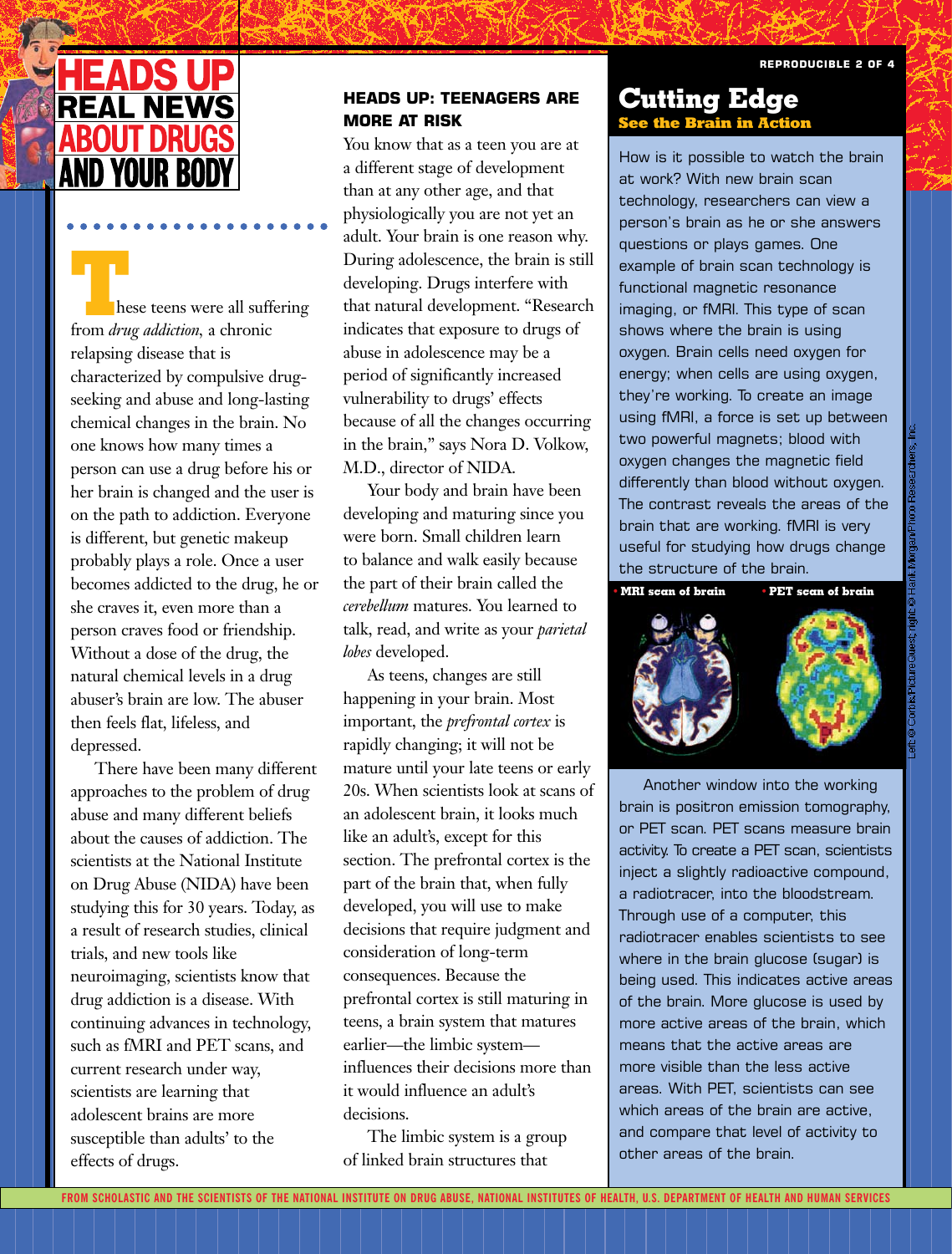

don't have to think about many of ones because your minde system<br>creates a memory. The limbic system good feelings and seek out similar<br>ones because your limbic system is one of the oldest in the brain: you together are responsible for feelings, emotional reactions, and drive or motivation. A well-developed limbic system is probably one reason why teens love new things and love them intensely. When you hear a song for the first time or taste a new kind of pizza, you'll remember the ones because your limbic system your emotional reactions—such as your heart beating faster when you see your crush in the hallway or your mouth watering at the thought of pizza—because your limbic system is directly wired to the *brain stem* and *cerebrum*.

# **HEADS UP: DRUGS CHANGE HOW THE TEEN BRAIN WORKS**

Scientists have known for years that the limbic system is the primary system affected by drugs of abuse. Normally, brain cells in the limbic system respond to pleasurable



© 2004 National Academy of Sciences, U.S.A. Gogtay, Nitin, Giedd, Jay N., et al. "Dynamic mapping of human<br>cortical development during childhood through early adulthood." PNAS USA. 2004 May 25; 101(21): 8,174–8,179.<br>Epub 2

experiences by using a natural brain chemical called *dopamine* to carry messages, which we experience as feelings. Dopamine is considered a neurotransmitter, or a chemical in the brain that acts as a messenger between two brain cells. Drugs of abuse interfere with this delicate communication system and create floods of dopamine and intense feelings. The limbic system adapts to drug use in two ways: First, the brain senses the excess neurotransmitters and begins to produce less of the chemical, so that without drugs, the

abuser has a hard time creating natural feelings. He or she needs drugs just to feel normal. Second, the limbic system creates a memory of the drug and a drive for it. That drive to seek out drugs—an intense appetite for something the addict knows is unhealthy—is the disease we call addiction.

# **HEADS UP: DRUGS ALSO CHANGE HOW THE TEEN BRAIN DEVELOPS**

Scientists recently discovered that drugs do more than change how the

# **Wake-Up Call Understanding the Science of Addiction Keeps Teens in the Know**

The teen years have always been a time of growth and exploration. Now more than ever, teen years are also a time of stress. Overscheduling, performance pressure from parents and peers, and worries about the future can make adolescence a pressure cooker. You face these pressures every day. When you know the scientific facts of how you are growing and developing as a

teen, you have the information you need to make smart choices. That means that you will understand the kinds of positive things you can do to relieve stress while not harming your body. You might cook a meal together with friends or spend time with friends at the beach or hiking. Relieving stress in a positive way will help protect you from becoming a victim of drugs.

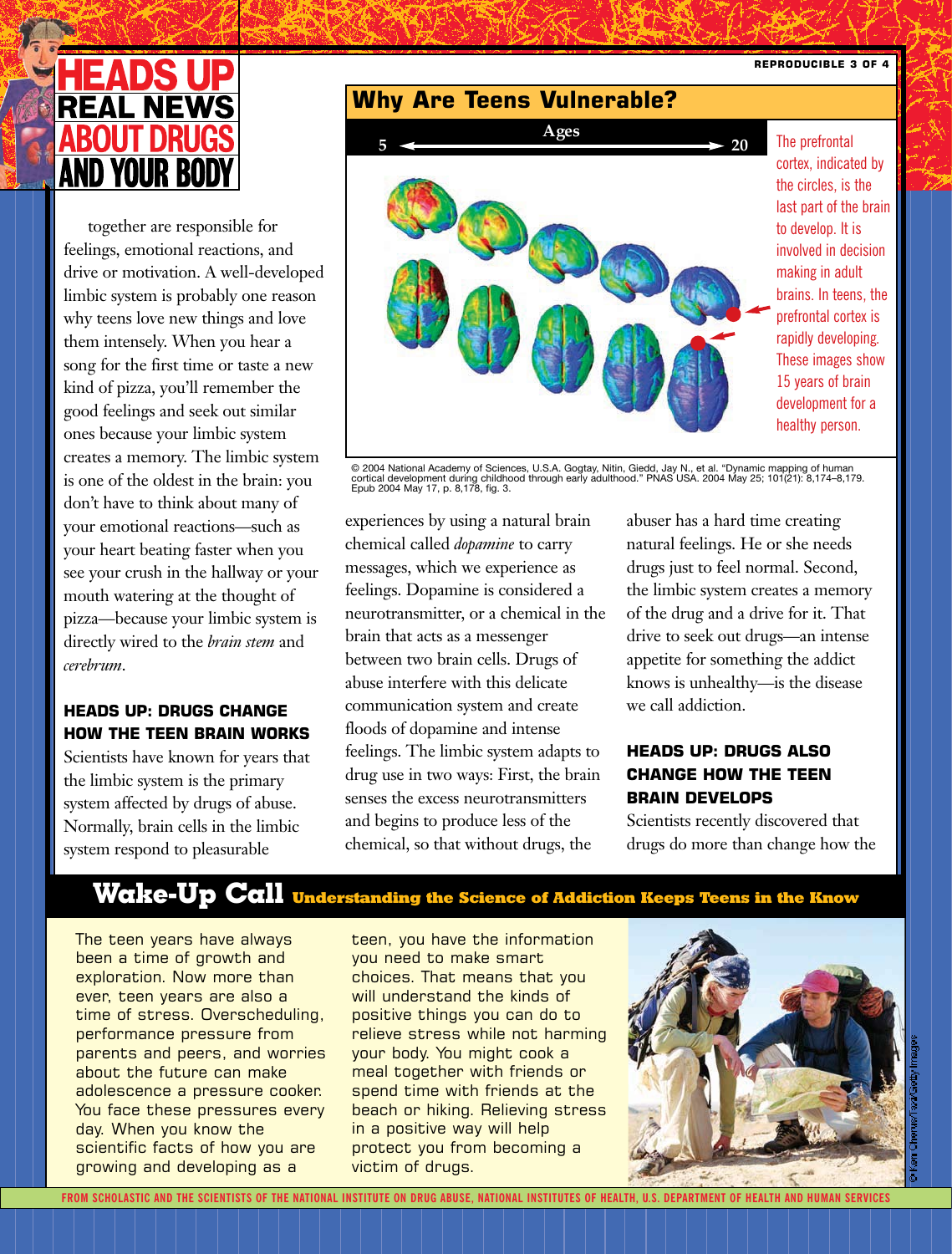

limbic system works. Taken during adolescence, drugs actually change how the brain develops. "Recent animal studies provide evidence that drugs affect the developing brain differently than they do the matured brain," says Dr. Volkow.

In studies sponsored by NIDA, scientists are learning why many scientists are learning why many<br>adult addicts started using drugs in adolescence. For example, new studies show how vulnerable the teen brain is to nicotine, the highly addictive drug in cigarettes.

**• One example: Teen smokers are addicted more quickly than adults.** Animal studies have shown that teens crave cigarettes after smoking fewer cigarettes than adults. At Duke University in Durham, North Carolina, Dr. Edward Levin and his colleagues introduced nicotine to two groups of rats equivalent in ages to adolescent and adult humans. He found that adolescent rats wanted more nicotine more quickly than adult rats. "This finding suggests that those who begin smoking during adolescence are at greater risk for increased smoking over the long term," writes Dr. Levin.

**• And…teen smokers are more likely to be addicted as adults.**

At Duke University, Dr. Levin also found that, compared to rats that never had nicotine, animals that had nicotine as adolescents wanted more as adults. "Self-administration of nicotine during teenage years, when the brain is still developing, may cause some of the developmental

processes to proceed inappropriately, in effect sculpting the brains of these adolescents in ways that facilitate the addiction process," writes Dr. Levin.

**• What teens do when they are teens impacts the adult**

**body.** At the University of Miami, researchers Dr. Sari Izenwasser and Dr. Stephanie Collins found that rats that had been exposed to nicotine as adolescents were more sensitive to cocaine as adults, putting them more at risk for cocaine abuse. "This suggests that early nicotine use may create an increased risk of addiction for young people who subsequently use cocaine," writes Dr. Izenwasser.

#### **HEADS UP: KNOWLEDGE IS THE KEY TO PREVENTION**

What stops kids from becoming drug users? NIDA research shows that education really works. As part of a recent experiment, a group of

seventh-grade teachers taught their students a series of 45-minute lessons about the dangers of drugs, how to say no, and how to stand up for themselves. Over the next year, scientists compared the kids who got the lessons with similar kids who didn't. The educated kids had much lower rates of drug use than the others. This proves that when kids know the facts, they make smart decisions. Reliable Web sites such as **www.teens.drugabuse.gov, www.health.org,** and **www.scholas tic.com/HEADSUP** have a wealth of information about drugs and their effects on the brain and body. For help with a drug problem, go to **www.findtreatment.samhsa.gov** to access information about a treatment center near you or call the National hotline at 1-800-662- HELP. Check out future issues of this magazine for more articles in the series **Heads Up: Real News About Drugs and Your Body.**

# **Facts for Real Life**

# **Q: IF YOU BECOME ADDICTED TO DRUGS, IS IT HOPELESS, OR CAN YOUR BRAIN RECOVER?**

A: It's tough to overcome addiction. Some of the brain changes caused by addiction to certain drugs are permanent. But drug addiction is treatable. People in treatment for drug addiction learn special techniques for controlling their behavior and sometimes take



medications designed to compensate for the brain changes caused by addiction. Researchers have found that time is important when it comes to treating addiction. Patients who stay in treatment more than three months have better outcomes than those in short-term treatment.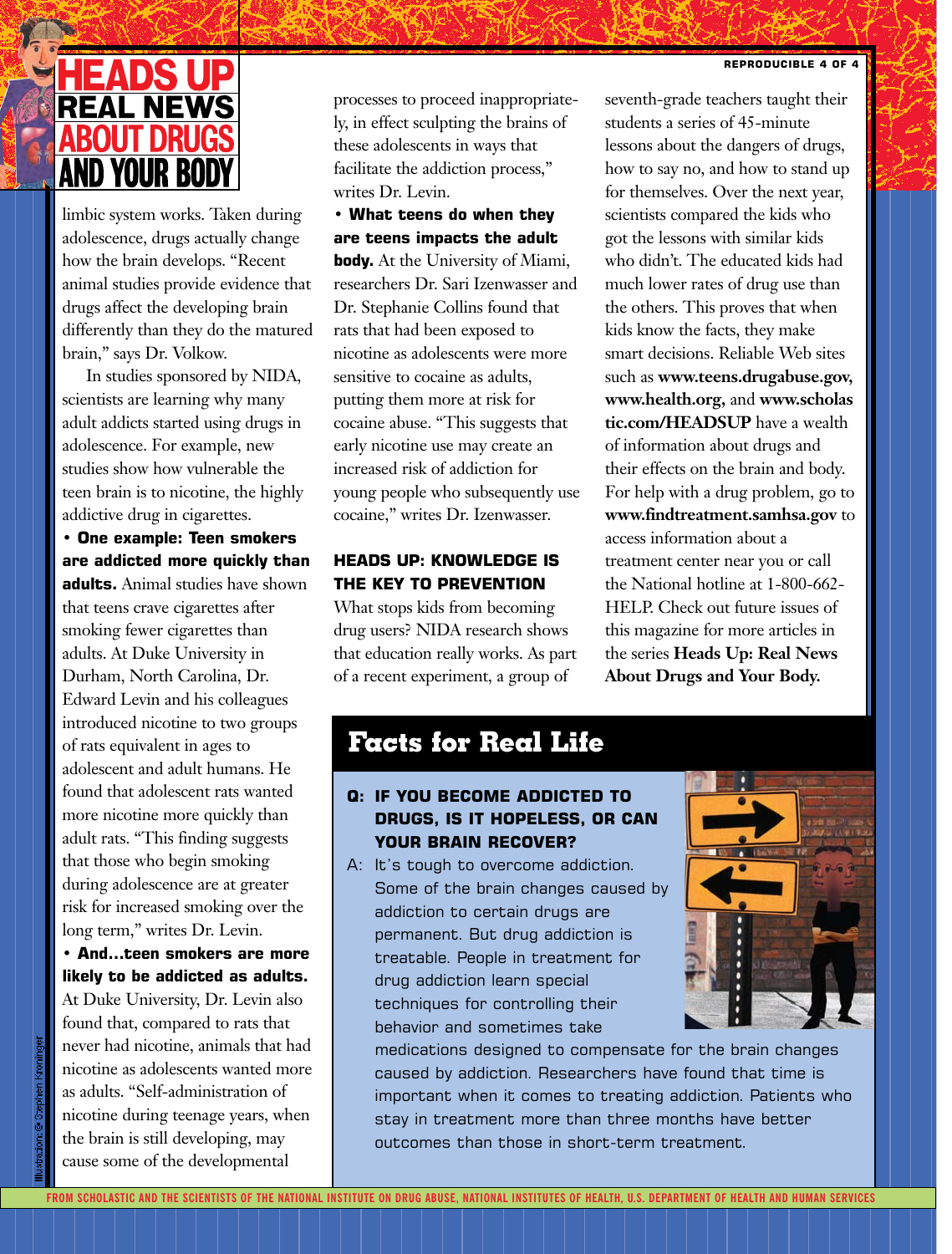

**How Much Do You Know About Drug Addiction?**

#### **Answer the questions below to find out what you know about drugs and drug addiction.**

**Name Date Date** 

## **1. Drug addiction is best defined as:**

- **a.** a bad habit.
- **b.** a disease that is characterized by occasional drug use that temporarily changes a person's behavior.
- person's behaviour.<br> **c.** a disease that is characterized by the controlled use of drugs.
- **d.** a disease that is **c** a disease that is<br>characterized by an uncontrollable, compulsive urge to seek and use drugs.

# **2. Teenagers' brains are:**

- **a.** the same as adult brains.
- **b.** the same as adult brains with the exception of the parietal lobes, which are still forming.
- **c.** completely formed.
- **d.** different from adult brains.

# **3. The part of the brain in which emotional reactions are created is called:**

- **a.** the cerebellum.
- **b.** the parietal lobes.
- **c.** the prefrontal cortex.
- **d.** the limbic system.

# **4. The part of the brain that adults use to make long-term plans and decisions is called:**

- **a.** the prefrontal cortex.
- **b.** the parietal lobes.
- **c.** the cerebellum.
- **d.** the limbic system.

## **5. Most drugs of abuse act on:**

- **a.** the parietal lobes.
- **b.** the limbic system.
- **c.** the cerebellum.
- **d.** the prefrontal cortex.

#### **6. Drugs interfere with:**

- **a.** the ability of the brain to produce white matter.
- **b.** the ability of the brain to use white blood cells.
- **c.** the chemical communication between brain cells.
- **d.** the ability of brain cells to use hemoglobin.

# **7. When teens smoke cigarettes, they:**

- **a.** become addicted to nicotine more quickly than adults.
- **b.** are not affected by nicotine.
- **c.** become addicted to nicotine at the same rate as adults.

**d.** become addicted to nicotine less quickly than adults.

# **8. Most adults who are addicted to drugs started using them:**

- **a.** when they were teenagers.
- **b.** as adults at parties.
- **c.** in their early twenties.
- **d.** as adults, who use drugs to relax.

## **9. Dopamine is:**

- **a.** a type of white matter in the brain that receives messages in the cerebrum.
- **b.** a natural chemical in the brain that carries messages in the parietal lobes.
- **c.** a natural chemical in the brain that carries messages in the limbic system.
- **d.** a type of gray matter in the brain that receives messages in the parietal lobes.

# **10. In teenagers, drug use interferes with:**

- **a.** bone formation.
- **b.** normal brain development.
- **c.** the ability to use the parietal lobes for decision making.
- **d.** the quadriceps muscles.

**STUDENT ACTIVITY REPRODUCIBLE 1**